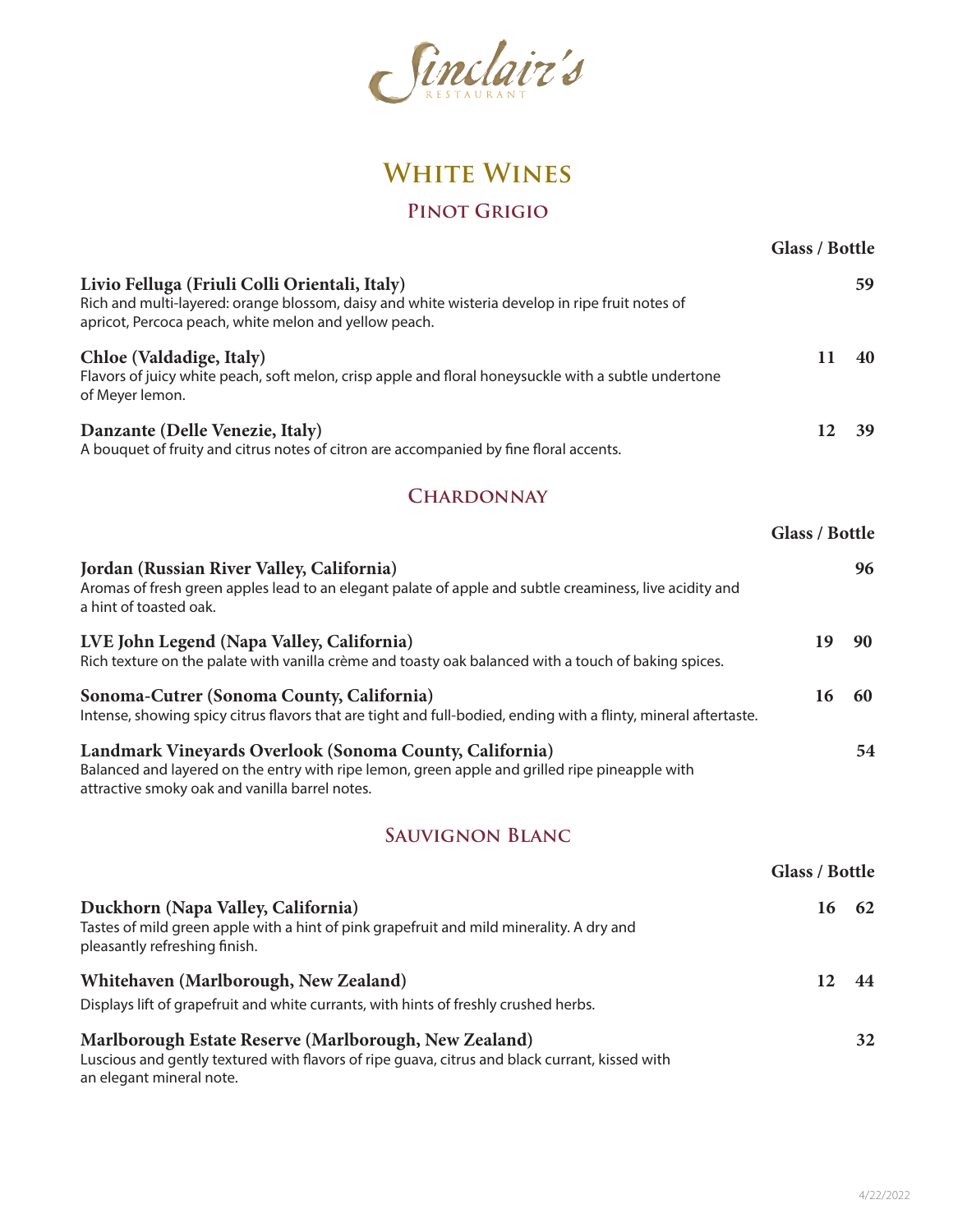

### **Riesling**

|                                                                                                                                                                                                                                                           | Glass / Bottle        |     |
|-----------------------------------------------------------------------------------------------------------------------------------------------------------------------------------------------------------------------------------------------------------|-----------------------|-----|
| Snoqualmie (Columbia Valley, Washington)<br>Sweet but balanced with racy acidity, offering apricot, peach, nutmeg and cream aromas and flavors<br>that linger expressively.                                                                               | 11                    | 40  |
| R. Prüm Essence (Mosel, Germany)<br>Aromatic with scents of apricot, green apple and white peach. Fresh fruit flavors perfectly balanced<br>by a racy acidity and a wealth of mineral character.                                                          | 11                    | 36  |
| <b>UNIQUE WHITES</b>                                                                                                                                                                                                                                      |                       |     |
|                                                                                                                                                                                                                                                           | Glass / Bottle        |     |
| Zagara Moscato d'Asti; Marchesi di Barolo (Piedmont, Italy)<br>Aromatic and intense with scents of orange blossoms, peach and apricot flowers.                                                                                                            | 14                    | 52  |
| Moscato d'Asti; Castello del Poggio (Piedmont, Italy)<br>Light and frothy with sweet apple and light meringue notes. Medium sweet.                                                                                                                        | 13                    | 50  |
| <b>Vouvray; Sauvion (Loire Valley, France)</b><br>Medium bodied with food-friendly acidity. Flavors of honey, ripe pear and dried fruit lead to a long finish.                                                                                            | 12                    | 48  |
| ROSÉ                                                                                                                                                                                                                                                      |                       |     |
|                                                                                                                                                                                                                                                           | <b>Glass / Bottle</b> |     |
| <b>Campuget (Rhone Valley, France)</b><br>Delicate in both aroma and flavor. Particularly fruity taste of raspberries and strawberries with a refreshing acidity.                                                                                         |                       | 39  |
| Hecht & Bannier (Bandol; Provence, France)<br>This rosé blend of Chardonnay, Grenache and Pinot Noir smells like wild red fruit and the sea; like eating<br>strawberries on the beach. Bright acidity with a nice tart fruit core, keeping the wine soft. | 10                    | 39  |
| <b>CHAMPAGNE &amp; SPARKLING WINES</b>                                                                                                                                                                                                                    |                       |     |
|                                                                                                                                                                                                                                                           | Split / Bottle        |     |
| Dom Pérignon; Moët & Chandon (Epernay, France)                                                                                                                                                                                                            |                       | 370 |
| La Grande Dame; Veuve Clicquot (Reims, France) NV                                                                                                                                                                                                         |                       | 270 |
| <b>Taittinger Brut (France) NV</b>                                                                                                                                                                                                                        |                       | 75  |
| Mumm Rosé Brut & Mumm Cuvée (Napa Valley, California) NV                                                                                                                                                                                                  |                       | 59  |
| Korbel Natural (Russian River Valley, California)                                                                                                                                                                                                         |                       | 50  |
| Korbel Brut (Russian River Valley, California)                                                                                                                                                                                                            | 13                    | 34  |
| <b>Mionetto Moscato Dolce (Italy)</b>                                                                                                                                                                                                                     | 14                    |     |
| Lamberti Prosecco Brut (Italy)                                                                                                                                                                                                                            | 11                    |     |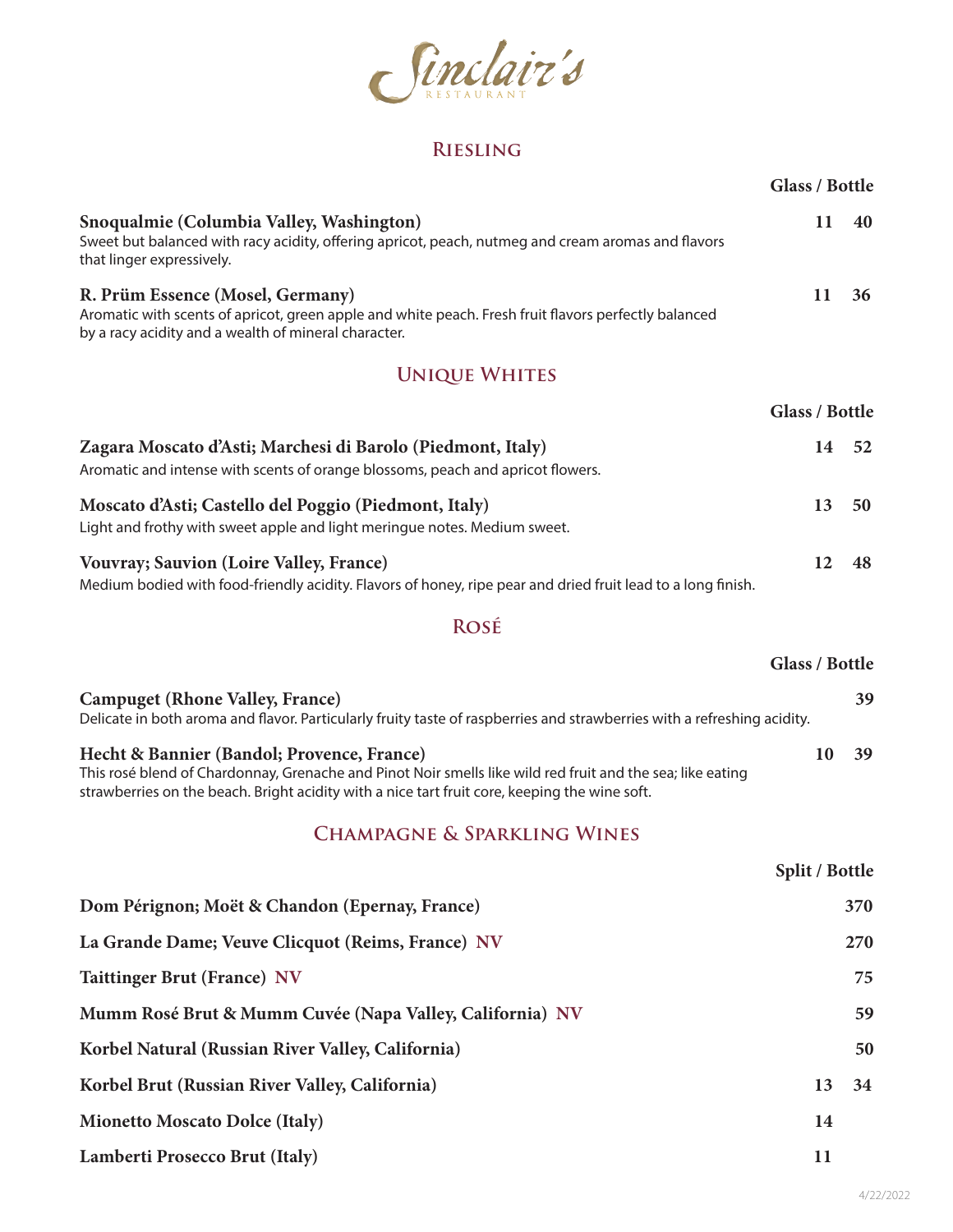

# **Red Wines**

#### **Pinot Noir**

|                                                                                                                                                                                                                           | <b>Glass / Bottle</b> |    |
|---------------------------------------------------------------------------------------------------------------------------------------------------------------------------------------------------------------------------|-----------------------|----|
| <b>Beaux Freres Vineyard (Willamette Valley, Oregon)</b><br>Sleek and silky with cherry and mineral flavors that glide seamlessly through a long, vivid finish.                                                           |                       | 78 |
| Meiomi (Central Coast, California)<br>Deep, rich garnet color with aromas of ripe berries, fresh cranberry, candy apple and malted vanilla.                                                                               | 13                    | 58 |
| Benton-Lane (Willamette Valley, Oregon)<br>Vibrant notes of bright red fruits like cherries and cranberries mingle with subtle notes of baking spice.                                                                     |                       | 58 |
| Buena Vista (North Coast, California)<br>Ripe red fruit aromas mixed with cardamom and cocoa powder continue through to the palate with cherry pie<br>accented by notes of cinnamon and mocha.                            |                       | 43 |
| Böen (Coastal California)<br>Bursting with bright fruit flavors of cherry, strawberry, and blackberry. Very well balanced with hints of cocoa<br>and caramel on the long-lasting finish.                                  | 11                    | 39 |
| Domaine de Valmoissine (Coteaux du Verdon, France)<br>Elegant and fruity with remarkable finesse that offers a soft and silky palate with soft tannins.                                                                   |                       | 37 |
| <b>MALBEC</b>                                                                                                                                                                                                             |                       |    |
|                                                                                                                                                                                                                           | <b>Glass / Bottle</b> |    |
| Broquel; Trapiche (Mendoza, Argentina)<br>Heavily toasted but alluring, with warm cocoa and plum sauce notes followed by notes of dark fig paste,<br>currant preserves and black tea. Muscular but velvety on the finish. |                       | 70 |
| Layer Cake (Mendoza, Argentina)<br>Big, brooding, black fruit then rich earth, truffles and dark cocoa. Elegant with fresh-picked blackberries<br>and chocolate; so many layers.                                          |                       | 50 |
| Susana Balbo Signature (Uco Valley, Argentina)<br>A floral, pure expression of South American wine country. Exploding aromas of dark fruit with well-integrated<br>oak and filigree tannins.                              | 14                    | 49 |
| Trivento (Mendoza, Argentina)<br>Straightforward, with polished cherry pie and raspberry flavors backed by a dash of sweet toast.                                                                                         | 11                    | 42 |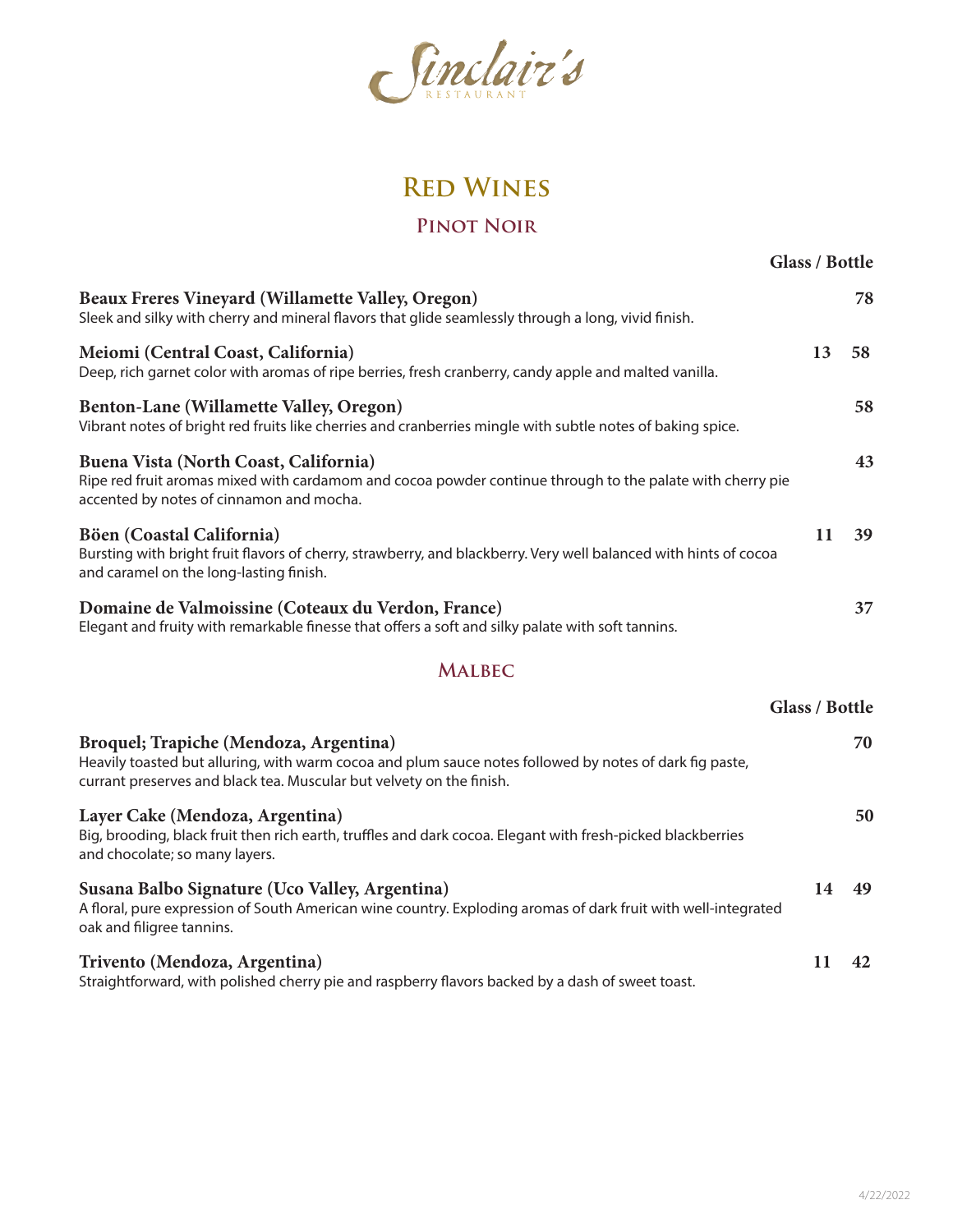

#### **Merlot**

|                                                                                                                                                                                                                                               | Glass / Bottle        |     |
|-----------------------------------------------------------------------------------------------------------------------------------------------------------------------------------------------------------------------------------------------|-----------------------|-----|
| Handprint; Meeker (Sonoma County, California)<br>Cherries and hints of strawberry rhubarb pie tantalize on the palate with toasty oak and powerful tannins<br>throughout the finish.                                                          |                       | 85  |
| <b>St. Francis (Sonoma County, California)</b><br>Rich and full-bodied with superb fruit depth and voluptuous, ripe berry flavors carrying into a long, lovely finish.                                                                        | 10                    | 39  |
| Diamond Collection; Francis Ford Coppola Winery (Sonoma County, California)<br>Intense aromatics of raspberry and blueberry introduce flavors of crushed berries, vanilla and leather,<br>which are wrapped up in soft, smooth tannins.       | 10                    | 38  |
| Bonterra Organic Vineyards (Mendocino and Lake Counties, California)<br>Aromas of blueberry and plum, layered over a subtle thread of graphite, pencil shaving and<br>a suggestion of dried herbs.                                            |                       | 37  |
| <b>SHIRAZ</b>                                                                                                                                                                                                                                 |                       |     |
|                                                                                                                                                                                                                                               | Glass / Bottle        |     |
| Grange Bin 95; Penfolds (Barossa Valley, Australia)<br>Smooth and seductive, delivering a chorus of currant, plum, blackberry and spice flavors, hinting at<br>coffee and cardamom as the finish floats easily over a bed of refined tannins. |                       | 750 |
| Kalimna Bin 28; Penfolds (Barossa Valley, Australia)<br>Offers savory and mineral overtones to its dark berry flavors. The finish lets the flavors sail against<br>a mild grip of tannins.                                                    | 14                    | 50  |
| The Plan; McGuigan (Southeastern Australia)<br>Well-rounded and fruity with rich flavors of ripe plum, blackberry jam and spices balanced with<br>vanilla and caramel flavors.                                                                | 10                    | 32  |
| <b>ZINFANDEL</b>                                                                                                                                                                                                                              |                       |     |
|                                                                                                                                                                                                                                               | <b>Glass / Bottle</b> |     |
| Old Ghost; Klinker Brick (Lodi, California)<br>Deep blackberry and plum aromas mingle with the vanilla and toast of the barrels to deliver<br>soft, supple tannins and strong complexity.                                                     |                       | 90  |
| <b>Bear Flag (Sonoma County, California)</b><br>Spicy in character, complemented by jammy, dark fruit flavors reminiscent of blueberry pie.<br>Notes of toasted oak and vanilla complete the structure and full body.                         | 20                    | 80  |
| Dry Creek (Sonoma County, California)<br>Complex with bright acidity, complimented by deeper notes of dark berries, mocha, white pepper<br>and wild sage brush.                                                                               | 12                    | 50  |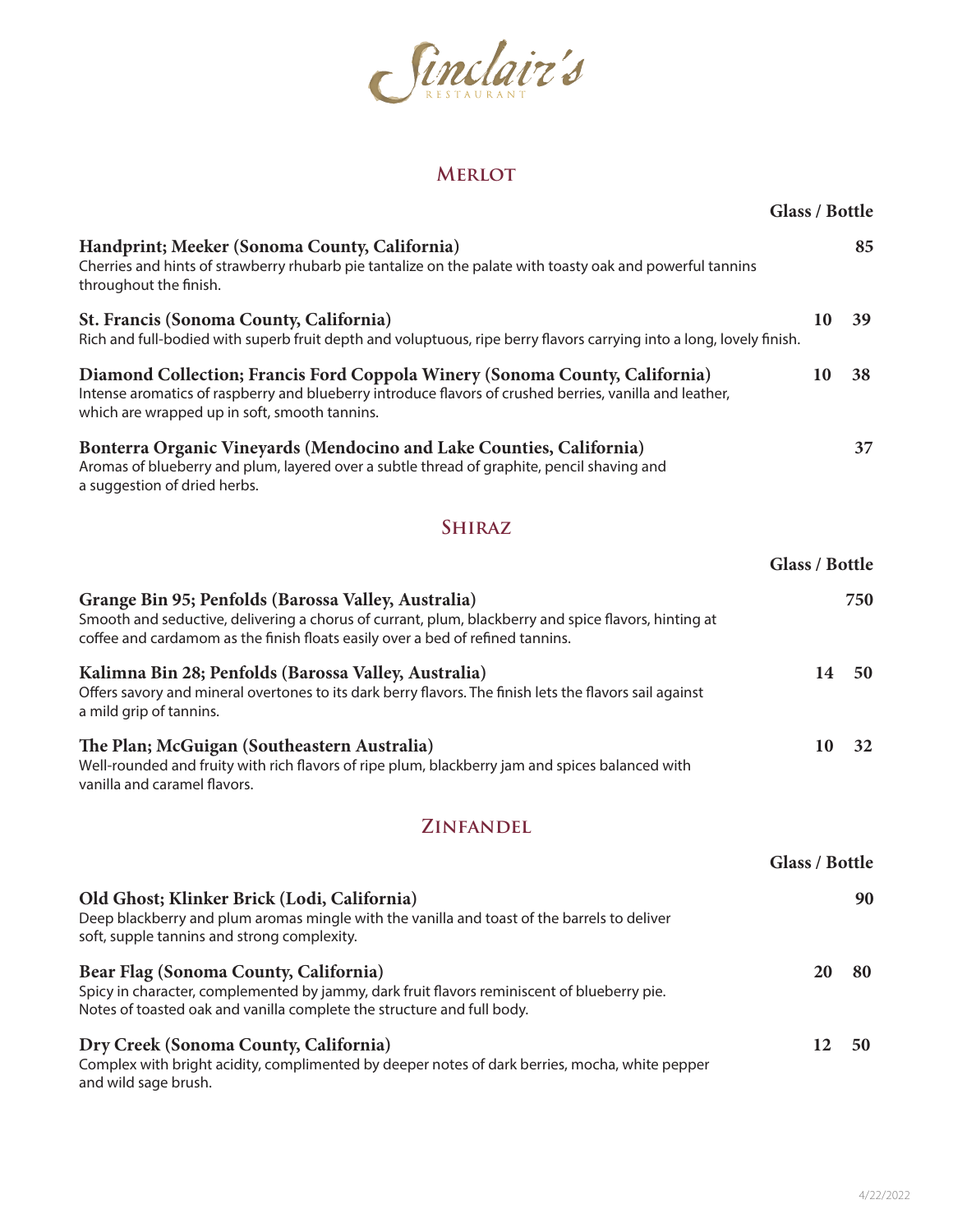

#### **Italian Reds**

|                                                                                                                                                                                                                                                        | Glass / Bottle |     |
|--------------------------------------------------------------------------------------------------------------------------------------------------------------------------------------------------------------------------------------------------------|----------------|-----|
| Cum Laude; Castello Banfi (Montalcino, Italy)<br>Cabernet Sauvignon, Merlot, Sangiovese and Syrah marry with sweet berry, currant and flower scents.<br>Full-bodied, balanced and refined with polished, silky tannins and a long finish.              |                | 75  |
| Vietti Perbacco; Langhe Nebbiolo (Piedmont, Italy)<br>Quite intense and generous fruity nose with red berries along with floral and spicy notes, a hint of<br>menthol and hard candy.                                                                  | 16             | 58  |
| Lacryma Christi del Vesuvio; Mastroberardino (Campania, Italy)<br>Aromas of cherries, plums, raspberries, and black pepper. Refined, light tannins and bright acidity<br>make for a lifting, fruity finish.                                            |                | 51  |
| Centine Rosso; Castello Banfi (Montalcino, Italy)<br>Sangiovese, Cabernet Sauvignon and Merlot join in a smooth and fragrantly satisfying blend.<br>Well-rounded with flavors of black cherry, tart plum and hints of spice.                           | 11             | 44  |
| <b>CABERNET SAUVIGNON</b>                                                                                                                                                                                                                              |                |     |
|                                                                                                                                                                                                                                                        | Glass / Bottle |     |
| Silver Oak (Napa Valley, California)<br>Tight, tannic and full-bodied with cedar, dried currant, sage and herbal notes.                                                                                                                                |                | 187 |
| Mercury Head (Napa Valley, California)<br>Sturdy structure with blueberry and crème de cassis fruit, Christmas fruitcake, cedar and white chocolate notes.                                                                                             |                | 182 |
| LVE John Legend (Napa Valley, California)<br>Dark fruit and cocoa open up the senses, with blackberry, licorice and oak coming through on the palate<br>of this complex and powerful cabernet.                                                         |                | 140 |
| Cade Howell Mountain (Napa Valley, California)<br>A seductive style, rich and layered with a tempting overlay of intense, creamy mocha-laced red and<br>dark berry flavors that are deep and persistent.                                               |                | 134 |
| Austin Hope Cabernet Sauvignon 2019 (Paso Robles, California)<br>Beautiful ruby hue with aromas of fresh black cherry, burnt sugar and a slight smokiness. On the palate,<br>flavors of vanilla, ripe dark fruit, roasted coffee and nuances of spice. |                | 122 |
| Artemis; Stag's Leap (Napa Valley, California)<br>Inviting aromas of black cherry and plum with hints of vanilla.                                                                                                                                      |                | 90  |
| Raymond Reserve Velvet (Napa Valley, California)<br>A sweet kiss of crème de cassis, licorice, camphor and subtle toast, with silky tannin and<br>impressive purity and length.                                                                        | 22             | 85  |
| Sequoia Grove (Napa Valley, California)<br>Flavors of sweet, ripe raspberries come through and accent smooth tannins and creamy weight with<br>an impeccable balance and a long finish.                                                                | 17             | 65  |
| Quilt (Napa Valley, California)<br>Rich and satisfying with flavors of boysenberry jam, black cherry pie filling and cocoa, layered with<br>notes of vanilla and hazelnut.                                                                             | 16             | 54  |